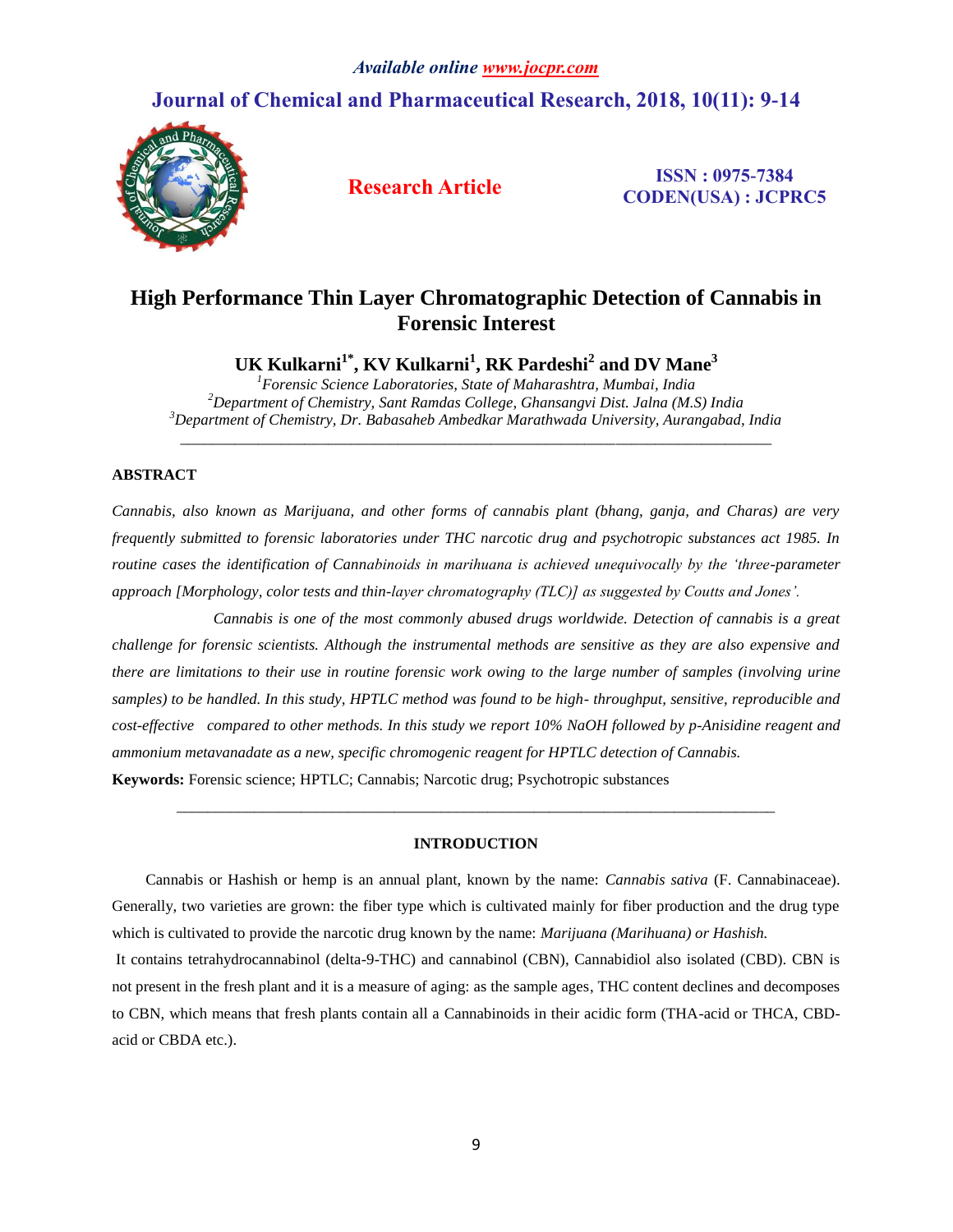

**Scheme 1: Cannabis.**

### **Cannabis**

**Chemical constituents of forensic significance:** Cannabis and other forms of cannabis plant (bhang, ganja, and Charas) are very frequently submitted to forensic laboratories under the narcotic drug and psychotropic substances act 1985 (Scheme 1**)**. In routine cases the identification of Cannabinoids in marihuana is achieved unequivocally by the 'three-parameter approach' [Morphology, color tests and thin-layer chromatography (TLC)] as suggested by Coutts and Jone [1-3].

The presence of cannabinoids is usually detected using color tests [2], high performance liquid chromatography (HPLC) [3-5] gas chromatography (GC) and commercially available immunoassay based cassettes [6-10]. Following screening tests for cannabinoid detection, it is necessary to perform confirmatory tests using advanced techniques such as GC-MS, fluorescence polarization immunoassay [11], enzyme immunoassay [12] high performance thin layer chromatography (HPTLC) [13] and HPLC, which provide additional scope for quantitative monitoring of drugs during forensic analysis. Although the instrumental methods are sensitive, they are expensive and there are limitations to their use in routine forensic work owing to the large number of samples (involving urine samples) to be handled. In this study we found that HPTLC method was found to be high -throughput, sensitive, reproducible and cost-effective compared to other methods.

A number of chromogenic reagents such as Duquenois reagent [14], Fast Blue Salt B [15], 1 nitroso-2-naphthol [16], Fast Blue Salt 2 B [17] and 2-hydrazono-2, dihydr3methylbenzothiazolehydrochloride (HMBT) [18,19], have been reported for the detection of Cannabinoids. Although Fast Blue Salt B as a chromogenic reagent seems to be the most commonly used reagent, its safety is questionable because of its potential carcinogenicity [20]. In a search for an alternative chromogenic reagent, P-Anisidine reagent in combination with ammonium metavanadate was found to be suitable for the detection of cannabinoids in marijuana.

### **MATERIALS AND METHODS**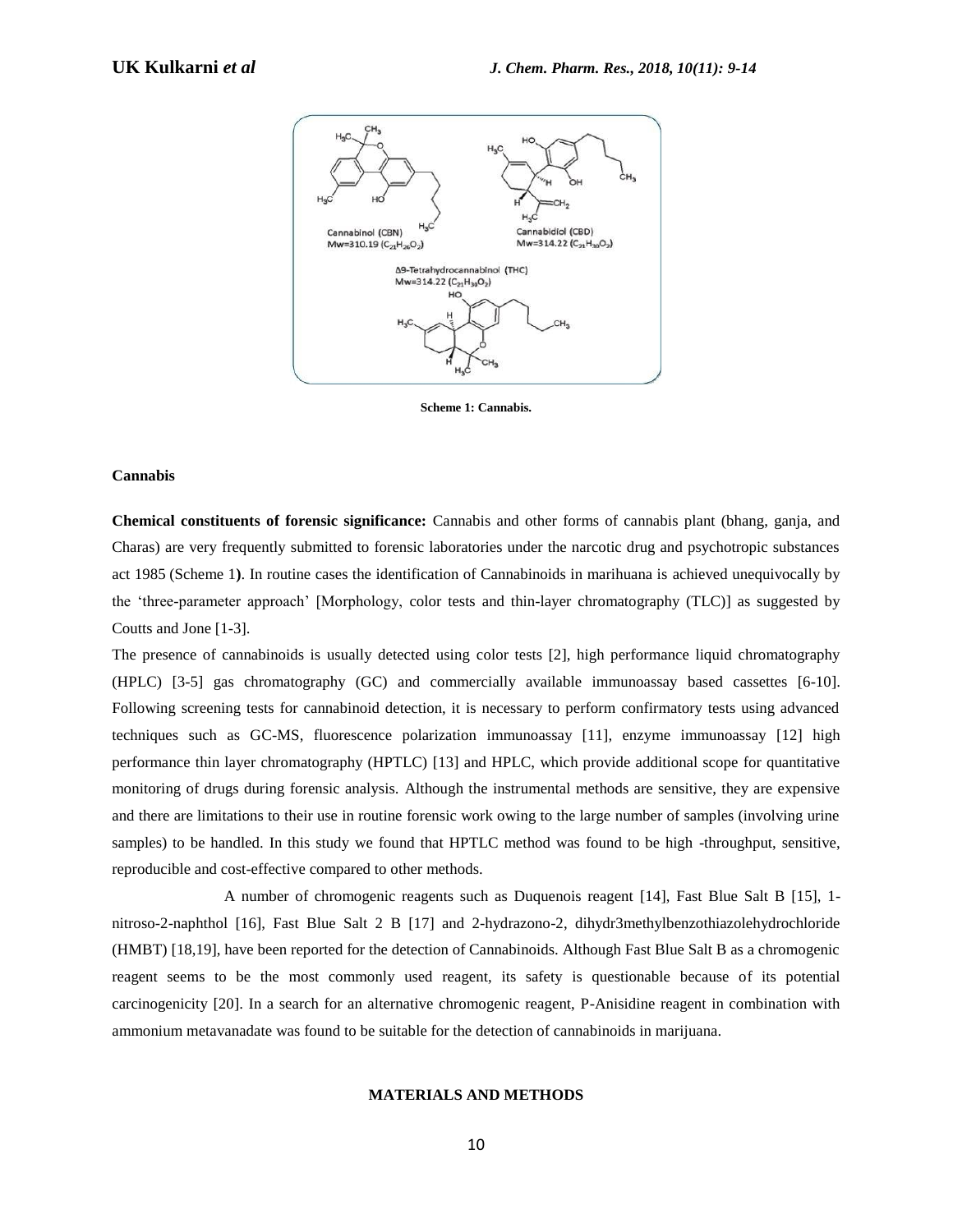All the solvents used were of analytical-reagent grade. Distilled water was used throughout.

Sodium hydroxide: 10 gram sodium hydroxide pallets dissolved in 100 mL distilled water.

## **Spray Reagent**

Solution (a): saturated aqueous ammonium metavanadate

Solution (b): Dissolve 0.5 g. p-Anisidine in 2 mL.  $H_3PO_4$ , dilute up to 100 ml. with ethanol and filter.

For the extraction of cannabis, the cannabis sample (bhang, ganja or Charas) was extracted with chloroform, the extract was filtered and evaporated to dryness and the residue was dissolved in chloroform for spotting. Reference standard (cannabinoids) was available in our laboratory.

# **High Performance Thin Layer Chromatography**

Chromatography was performed on  $10cm \times 10cm$  silica gel60  $F_{254}$  HPTLC glass plate [Merck], A camag [Switzerland], linomat IV Applicator was used to apply 10 µl cannabis extract (Exhibits sent by police authority under NDPS act) along with the standard reference solutions of cannabinol and cannabidiol pure reference standards dissolved in ethanol, on the plate, which was developed by the ascending technique in a presaturated chamber. After a run of about 10 cm, the plate was removed and allowed to dry at room temperature. It was sprayed uniformly with freshly prepared sodium hydroxide solution followed by solution (a). While plate is still wet, spray with solution (b). Immediately various colors appeared on plate. The  $R_F$  values of cannabinoids with respect to standards are given in Table I. Three solvent systems-(a) toluene: ethyl acetate: acetone (90:10:10), (b) ethyl acetate: methanol: ammonia  $(8.5:1:0.5)$ , (c) petroleum ether: diethyl ether  $(4:1)$  were used.

# **UV Spectra of THC, GCMS spectra of THC, CBD, CBN**

The cannabis extract was spotted on a TLC plate, the plate was developed with either of the above solvent systems and one of the resolved spots was made visible by spraying ammonium metavanadate followed by p-anisidine solution. An equal area of silica gel layer was scraped off from a distance equal to the RF value of A' tetrahydrocannabinol (A'-THC), treated with 5 ml of ethanol and the solution mixed thoroughly. The solution was centrifuged and the UV spectrum of the supernant liquid was recorded. Same procedure has been done for GC-MS analysis for cannabinol, cannabidiol, and THC (Figure 1).

#### **RESULT**

 This study was done to develop a new chromogenic spray reagent for detection and separation of cannabis plant in forensic interest, this spray reagent can be routinely used to standardized protocol for detection of cannabinoids in the urine samples of person with cannabis abuse.

 To further characterize the components of cannabis, the cannabis standard was subjected to HPTLC analysis in different solvent systems. Based on preliminary experiments, it was found that the cannabinoids exhibited different Rf values in different solvent systems (Table 1). We selected THC, CBN and CBD as major cannabis constituents for detection of cannabis. HPTLC based separation of cannabinoids was done using Toluene: ethyl acetate: acetone (9:1:1) solvent system. Figure 2 shows the chromatogram.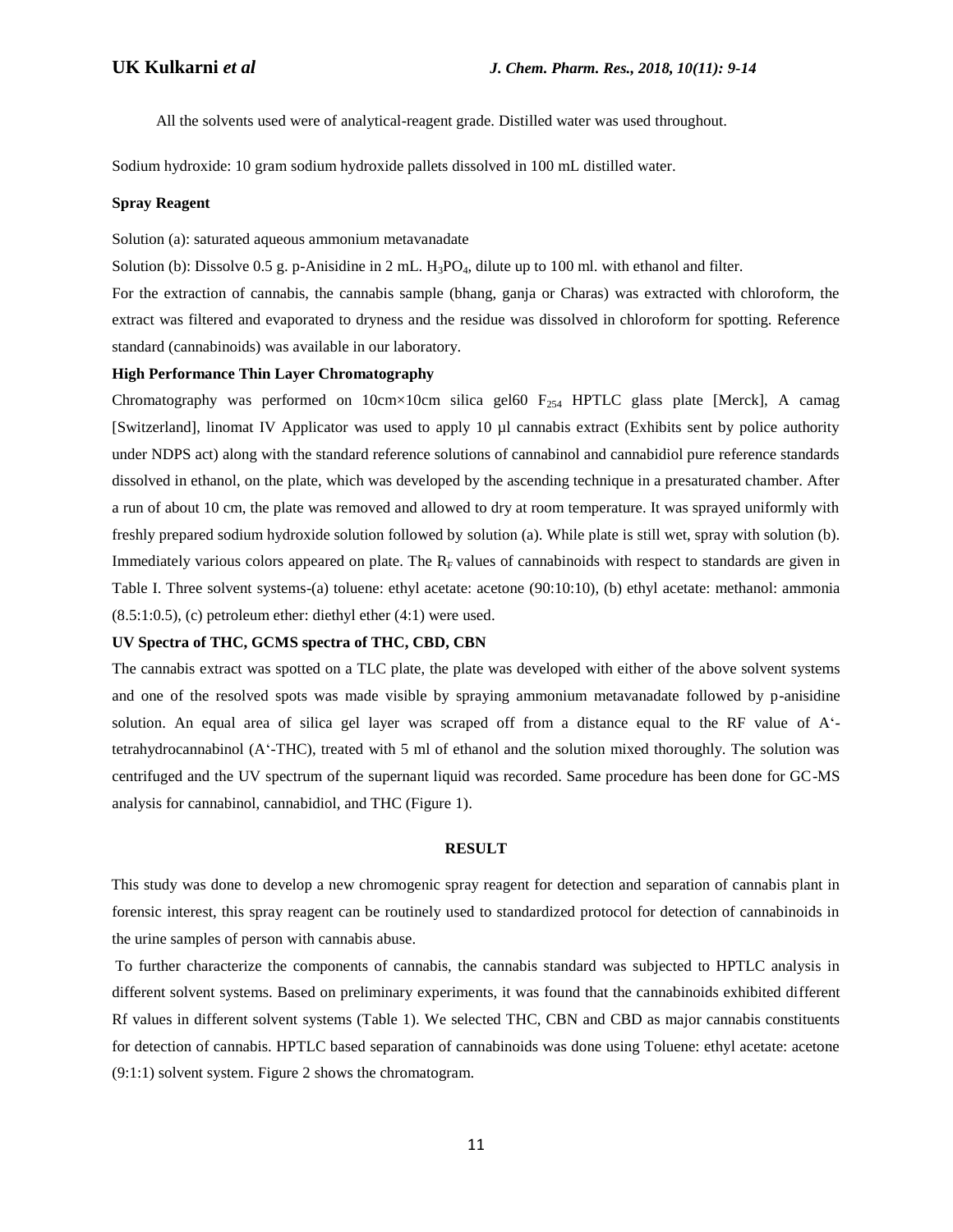Most of the cannabinoids have a phenolic group with the ortho and para positions free. As phenols couple in the para position with diazonium salts, the cannabinoids also undergo similar reactions with ammonium metavanadate-p-anisidine reagent to yield colored products. The cannabis extract gave approximately ten spots, a greenish yellow, yellow, violet spot corresponding to CBN, CBD and THC (Figure 3).



**Figure 1. Identification of the three main constituents of cannabis using gas chromatography combined with mass spectrometry**



**Figure 2. Chromatogram**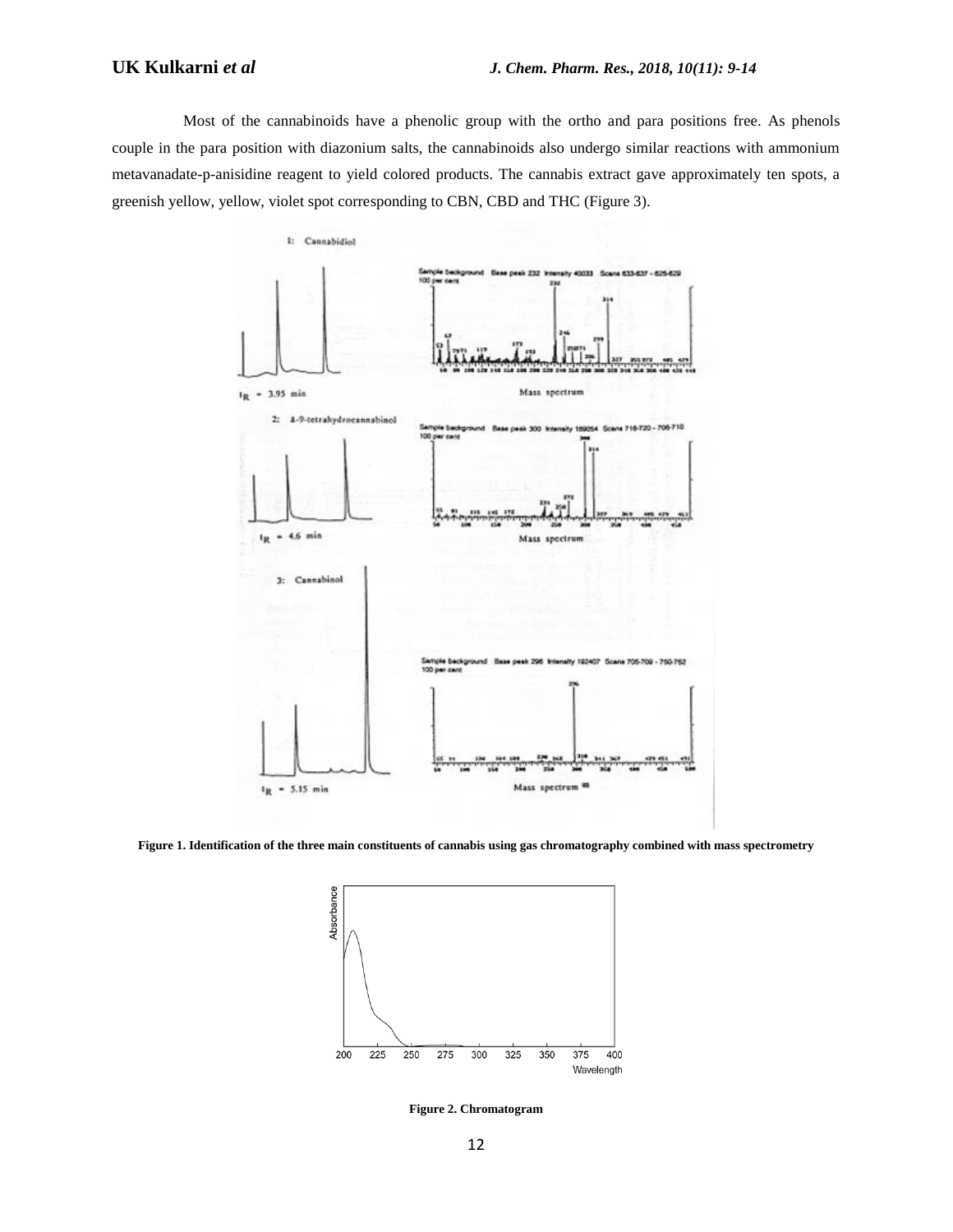

**Figure 3. The cannabis extract gave approximately ten spots, a greenish yellow, yellow, violet spot corresponding to CBN, CBD and THC Table 1. Rf values of cannabinoids in solvent systems**

| Rf values of cannabinoids in solvent systems: (a) Toluene: ethyl acetate: acetone $(9:1:1)$ (b)<br>ethyl acetate: methanol: ammonia $(8.5:1:0.5)$ (c) petroleum ether: diethyl ether $(4:1)$ plate<br>sprayed with ammonium metavanadate -p-anisidine |                    |         |         |            |
|-------------------------------------------------------------------------------------------------------------------------------------------------------------------------------------------------------------------------------------------------------|--------------------|---------|---------|------------|
| Sr No.                                                                                                                                                                                                                                                | <b>Constituent</b> | RF in a | RF in b | <b>RFI</b> |
|                                                                                                                                                                                                                                                       | <b>CBN</b>         | 0.59    | 0.27    | 0.28       |
|                                                                                                                                                                                                                                                       | CBD                | 0.84    | 0.36    | 0.44       |

## **DISCUSSION**

Although cannabis tests, based on commercially available ready-to use cassettes are available, it has limited utility. Because it is relatively expensive and has limited sensitivity threshold, and gives only qualitative and not absolute quantification. Most of the commercial kits clearly state that the test provides only a preliminary result and more specific alternative testing method should be used to confirm the immunoassay result [9]. This could be by either HPTLC or GC/MS or HPLC [6-9]. In routinely testing, on TLC RF value is not accurately recorded 30. However, HPTLC plate gives good visualization. In this study, it was observed that the HPTLC based detection is best solution in forensic interest samples. It is a cost-effective, highly sensitive, and accurate up to the final data analysis and reporting only one hour is required). Further, with specific standards, and less time-consuming method. (Following extraction, for 20 samples, starting from sample application) quantification is possible which could help to correlate the progress in rehabilitation/detoxification with the levels of cannabis in the urine samples.

#### **REFERENCES**

- [1] RT Coutts; GR Jones. *J Forensic Sci.* **1979,** 24, 291.
- [2] Jeffery W. Colour tests. *London: Pharma Press*. **2004**, 279-300.
- [3] King LA; McDermott SD. *London: Pharma Press*. **2004,** 37-53.
- [4] Baker PB; Fowler R; Baygon KR; Gough TA. *J Anal Toxicol*. **1980,** 4, 145-152.
- [5] Isenschmid DS; Caplan YH. *J Anal Toxicol*. **1986,** 10, 170-174.
- [6] Harvey DJ, Paton WD. *J Chromatogr.* **1975,** 109, 73-80.
- [7] Frederick DL; Green J; Fowler MW. *J Anal Toxicol*. **1985,** 9, 116-20.
- [8] Weaver ML; Gan BK; Allen E; Baugh LD; Liao FY; Liu RH. *Forensic Sci Int*. **1991,** 49, 43-56.
- [9] Altunkaya D; Clatworthy AJ; Smith RN; Start IJ. *Forensic Sci Int*. **1991,** 50, 15-22.
- [10]Korte T; Pykalainen J; Lillsunde P; Seppala T. *J Anal Toxicol*. **1997,** 21, 49-53.
- [11]Fraser AD; Worth D. *The Drug Monit*. **2002,** 24, 746-50
- [12]Debruyne D; Albessard F; Bigot MC; Moulin M. *Bull Narc*. **1994,** 46, 109-121.
- [13]Meatherall RC; Garriott JC. *J Anal Toxicol*. **1988,** 12, 136-40.